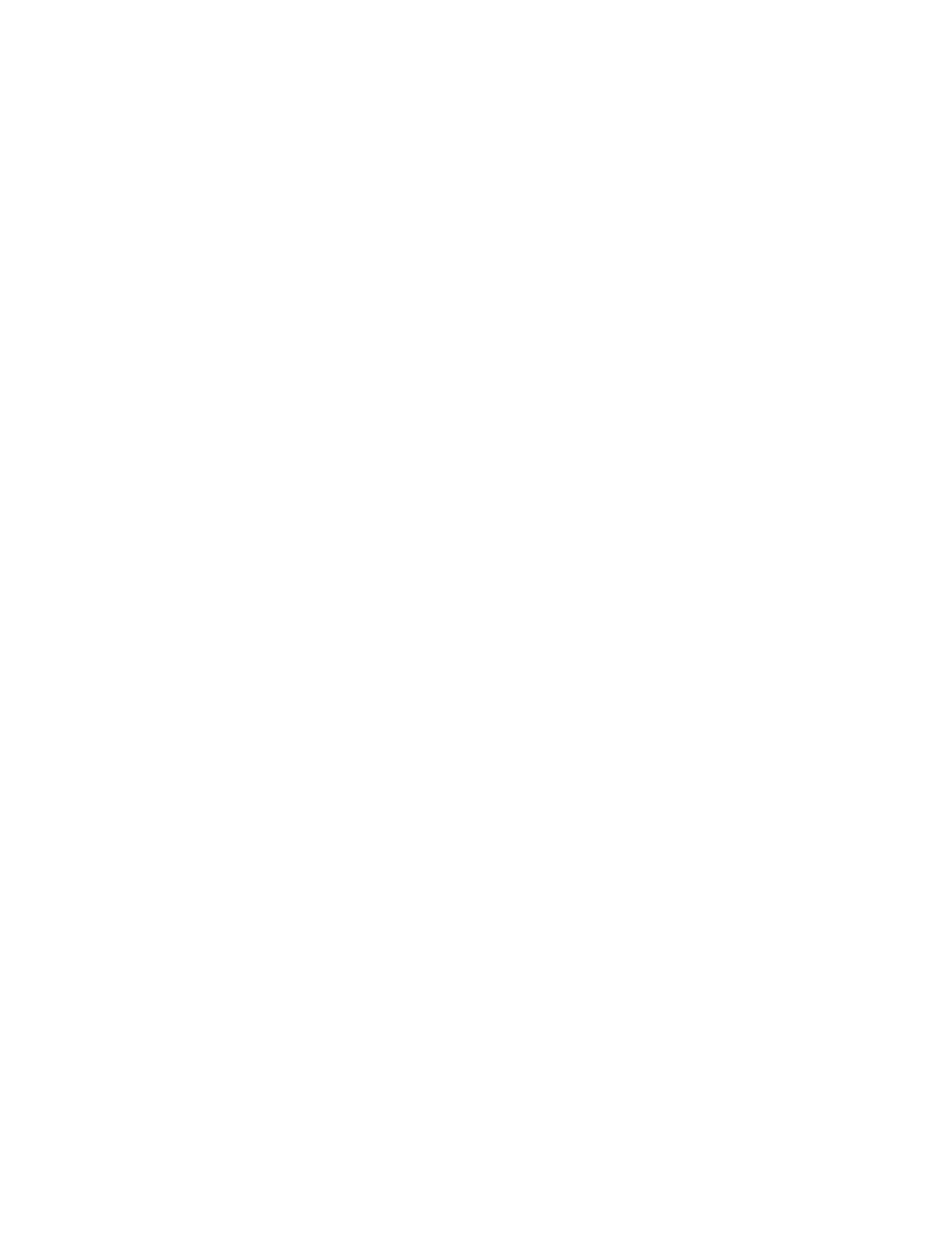

Welcome to the Dedication of the George W. Bush Presidential Center, home to the George W. Bush Presidential Library and Museum and the George W. Bush Institute. We are thrilled to celebrate this historic occasion with our friends from across the country and around the world.

Today we dedicate this facility to the American people. It will become the  $13<sup>th</sup>$ presidential library administered by the National Archives and Records Administration of the United States. Located on the campus of Southern Methodist University, Museum visitors can explore the history of the Bush Presidency in the galleries. Researchers and historians will study the extensive archives and artifacts housed here.

The mission of the Bush Institute, founded in 2009, is to advance freedom at home and abroad. Built on the principles that guided our public service, the Bush Institute develops practical solutions that lead to measurable results in education reform, global health, economic growth and human freedom. We work within these policy areas to improve the lives of women worldwide. And we are dedicated to honoring the men and women who serve in the United States Armed Forces.

Thank you for celebrating the Bush Center Dedication with us. We are grateful that your support has helped bring this institution to life – and that together, we can make a difference for generations to come.

Juine

Laura fuel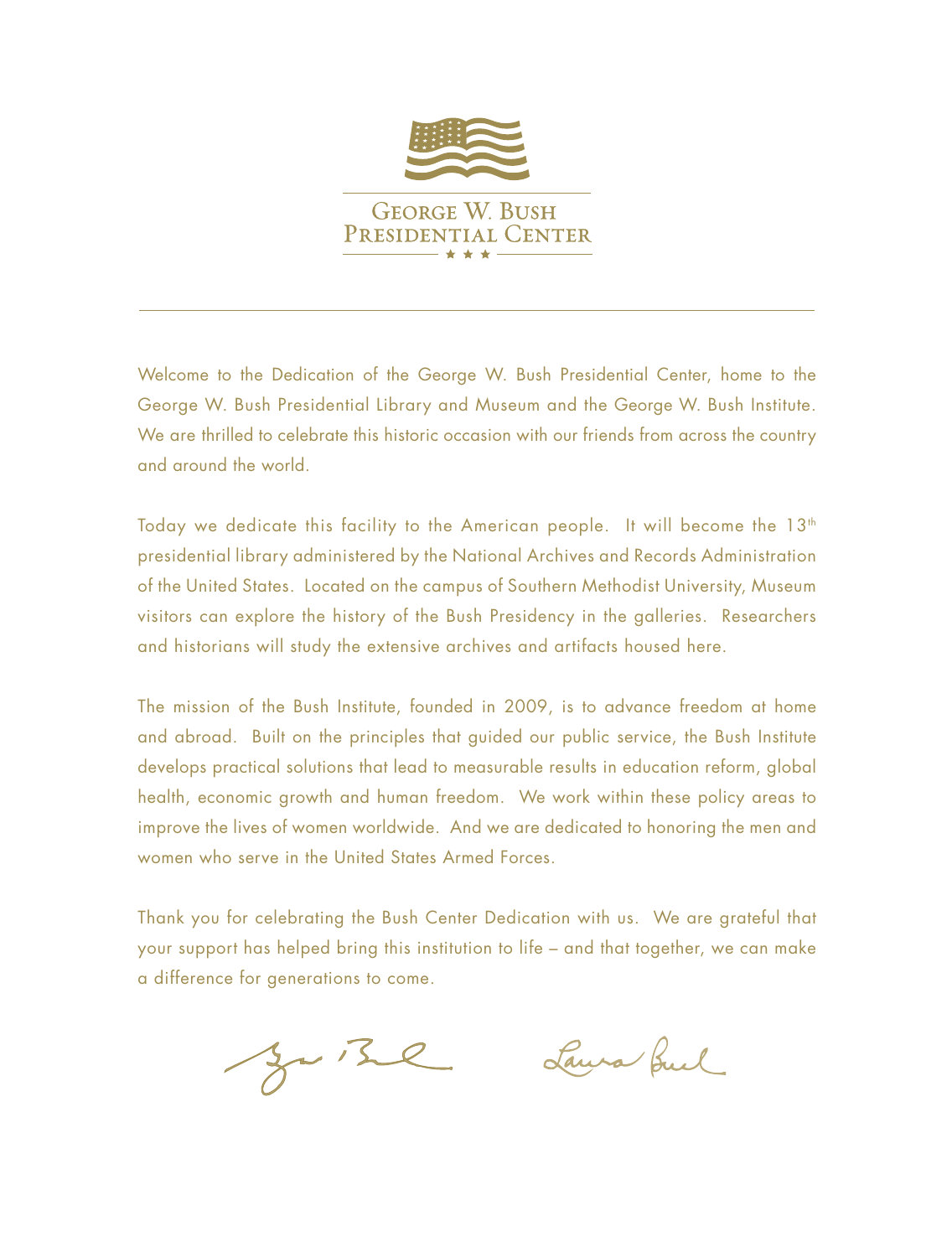## DEDICATION OF THE GEORGE W. BUSH PRESIDENTIAL CENTER

DALLAS, TEXAS APRIL 25, 2013 10:00 A.M.

"God Bless America" ANGELA TURNER WILSON

Opening Remarks THE HONORABLE DONALD L. EVANS Chair, George W. Bush Foundation Board of Directors

Arrival of Distinguished Guests THE UNITED STATES ARMY HERALD TRUMPETS

Invocation REVEREND MARK CRAIG Senior Minister, Highland Park United Methodist Church

> Presentation of the Colors THE ARMED FORCES COLOR GUARD

Pledge of Allegiance FIRST LIEUTENANT MELISSA STOCKWELL, UNITED STATES ARMY, RETIRED

> Introduction of Special Guests THE HONORABLE CONDOLEEZZA RICE Chair, George W. Bush Institute Advisory Board

Presentation of the George W. Bush Presidential Library and Museum to the American People THE HONORABLE DONALD L. EVANS

> THE HONORABLE DAVID S. FERRIERO Archivist of the United States

"America the Beautiful" THE UNITED STATES ARMY CHORUS Accompanied by THE AIR NATIONAL GUARD BAND OF THE GULF COAST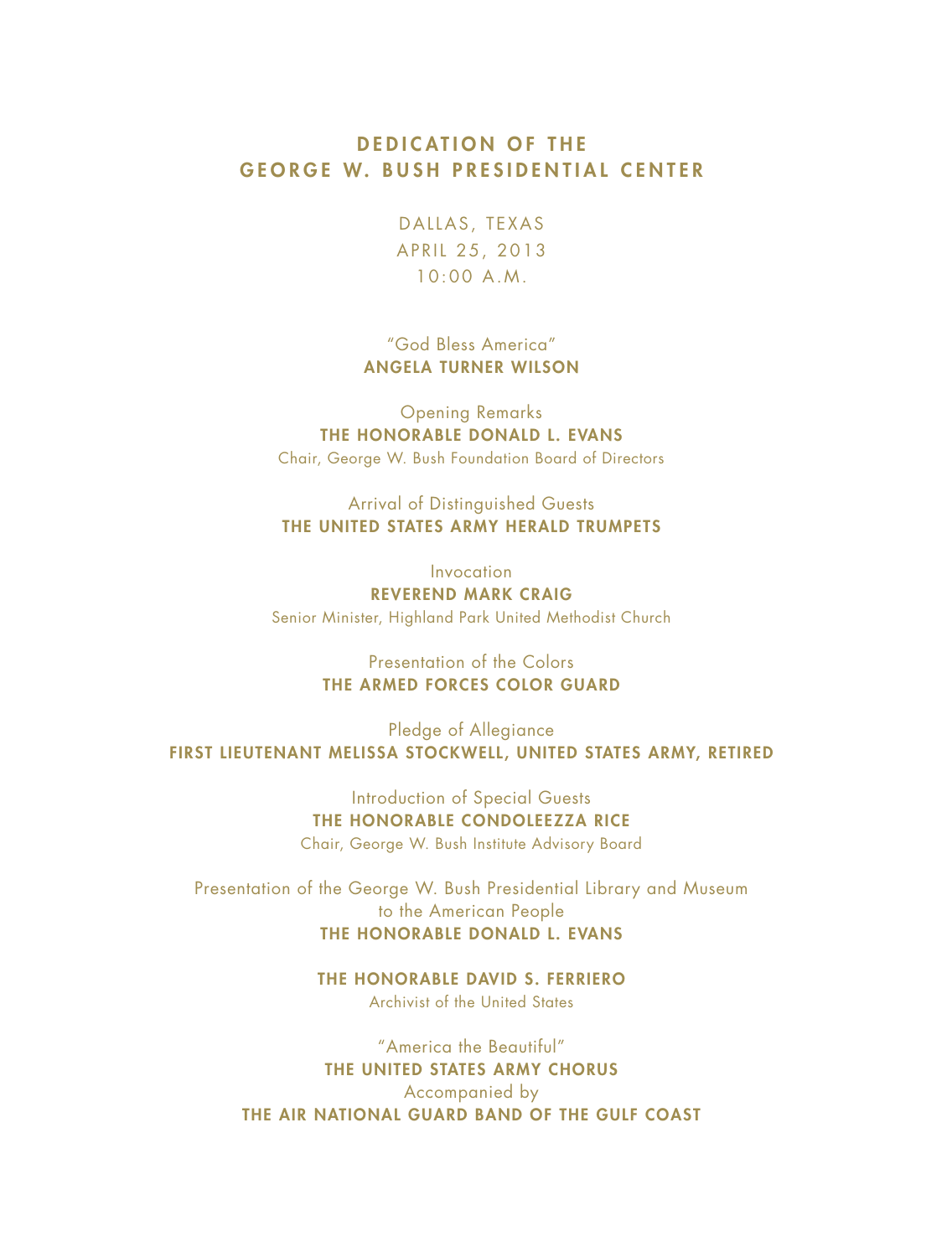#### Welcome

#### MRS. LAURA BUSH

#### Remarks

#### THE HONORABLE JIMMY CARTER

THE 39TH PRESIDENT OF THE UNITED STATES OF AMERICA

Remarks

#### THE HONORABLE GEORGE H.W. BUSH

THE 41ST PRESIDENT OF THE UNITED STATES OF AMERICA

Remarks

#### THE HONORABLE BILL CLINTON

THE 42ND PRESIDENT OF THE UNITED STATES OF AMERICA

Remarks

#### THE HONORABLE BARACK OBAMA

THE PRESIDENT OF THE UNITED STATES OF AMERICA

"The Battle Hymn of the Republic"

# THE UNITED STATES ARMY CHORUS

## Accompanied by

## THE AIR NATIONAL GUARD BAND OF THE GULF COAST

Remarks

THE HONORABLE GEORGE W. BUSH THE 43RD PRESIDENT OF THE UNITED STATES OF AMERICA

The National Anthem

SERGEANT FIRST CLASS ALVY R. POWELL, JR., UNITED STATES ARMY Accompanied by THE AIR NATIONAL GUARD BAND OF THE GULF COAST

Benediction

CAPTAIN STAN W. FORNEA, UNITED STATES NAVY

Senior Chaplain, White House Military Office

Retirement of the Colors THE ARMED FORCES COLOR GUARD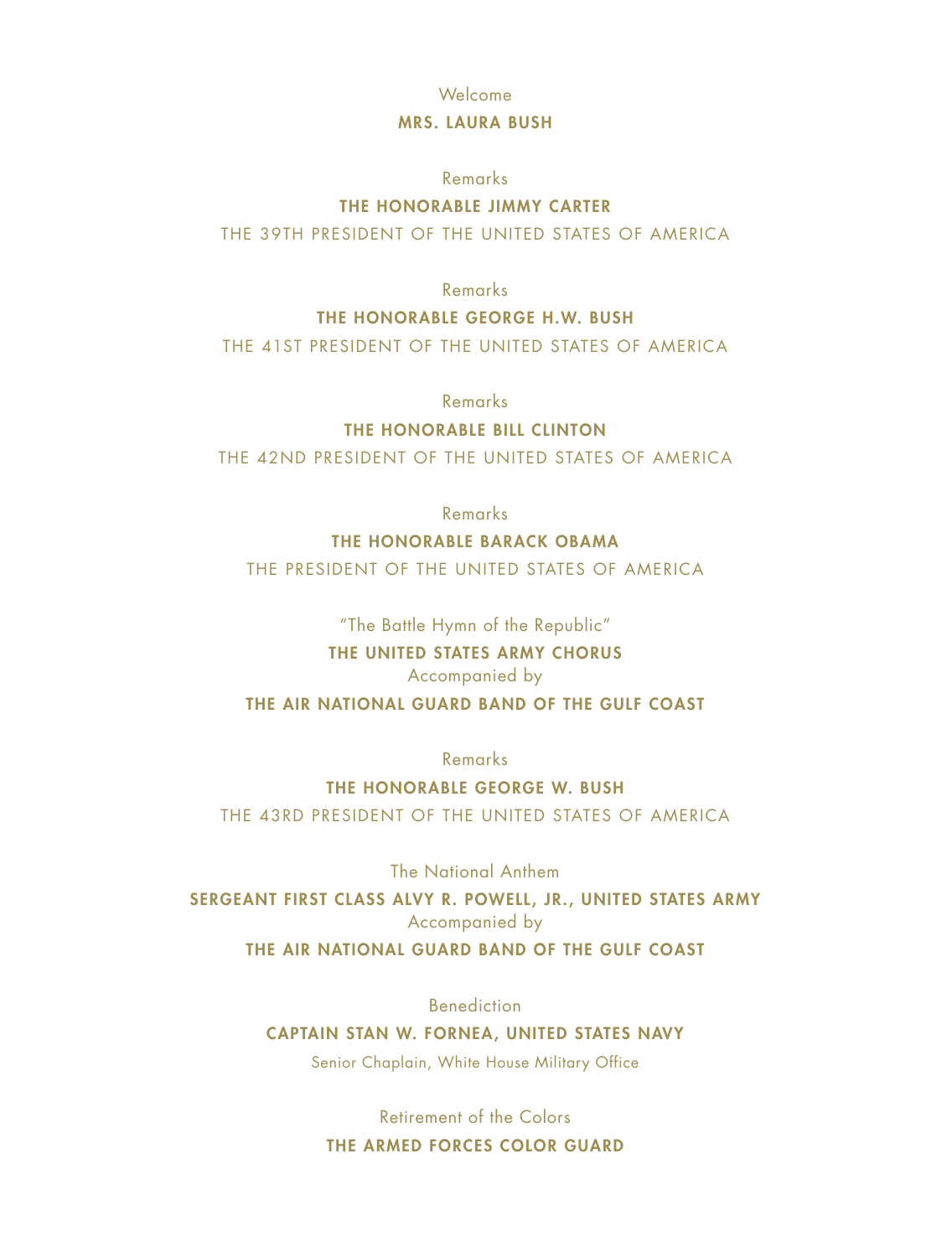#### GEORGE W. BUSH PRESIDENTIAL CENTER

The George W. Bush Presidential Center is home to the George W. Bush Presidential Library and Museum and the George W. Bush Institute. The Bush Center's 226,000-square-foot building and 15-acre park reside on the campus of Southern Methodist University (SMU), five miles north of downtown Dallas, Texas.

The Bush Center's brick and limestone design complements the Collegiate Georgian character of the SMU campus. The signature architectural feature of the building is Freedom Hall, a 67-foot-high tower that represents the light of freedom.

The Bush Center has been awarded Leadership in Energy and Environmental Design (LEED) Platinum certification, the highest level in the U.S. Green Building Council's rating system for sustainable design and new construction. Environmental features include shaded balconies and highly reflective roofs, solar panel energy generation and a 252,000 gallon cistern to store runoff and rainwater to reuse for irrigation. The building makes extensive use of recycled materials and components sourced within a 500-mile radius of the Bush Center, including pecan wood and Texas limestone.

Around the building, a network of paths takes visitors through grounds that feature flora native to the prairie, savannah and forest landscapes of Texas. The landscape design reflects President and Mrs. Bush's longstanding commitment to environmental conservation and restoration and features elements inspired by their ranch in Crawford, Texas.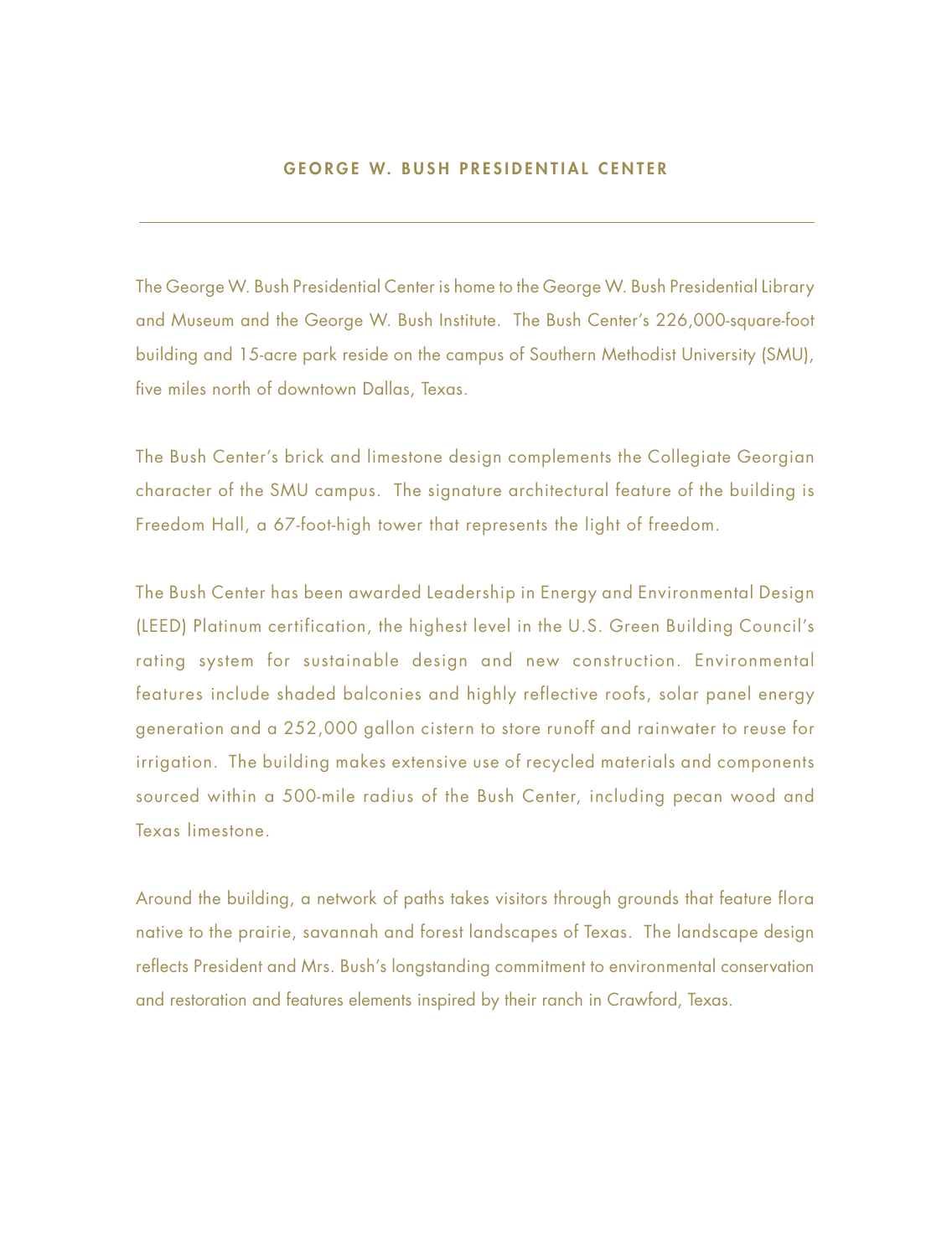#### GEORGE W. BUSH PRESIDENTIAL LIBRARY AND MUSEUM

The George W. Bush Presidential Library and Museum is America's 13<sup>th</sup> presidential library, overseen by the National Archives and Records Administration (NARA). It is the permanent home to the official records of the two-term Bush Presidency, consisting of more than 43,000 artifacts, 4 million photographs, 70 million pages of paper records and 80 terabytes of electronic data—about 1 billion pages of emails—for historians, scholars and the public to study.

The main entrance to the George W. Bush Presidential Library and Museum is through Freedom Plaza, a colonnaded courtyard with a fountain. Entry to the full-service restaurant, Café 43, and the Museum Store is from the courtyard. The Museum is home to a permanent exhibit that tells the story of the Bush Presidency and features a steel beam from the World Trade Center, a full-scale replica of the Oval Office and a Texas Rose Garden modeled after the Rose Garden at the White House. It includes the Decision Points Theater, an interactive exhibit where participants decide how to handle crises that President Bush faced.

At the entry to the Museum is Freedom Hall. Flooded with natural light from above, this space features a 20-foot-high, 360-degree high-definition video wall with film that prepares visitors to enter the Museum's galleries. The Bush Library and Museum has an active series of public programs and educational initiatives. The former Situation Room of the White House, which was removed during renovations undertaken by the Bush Administration, has been installed in a multi-purpose classroom for use by student groups.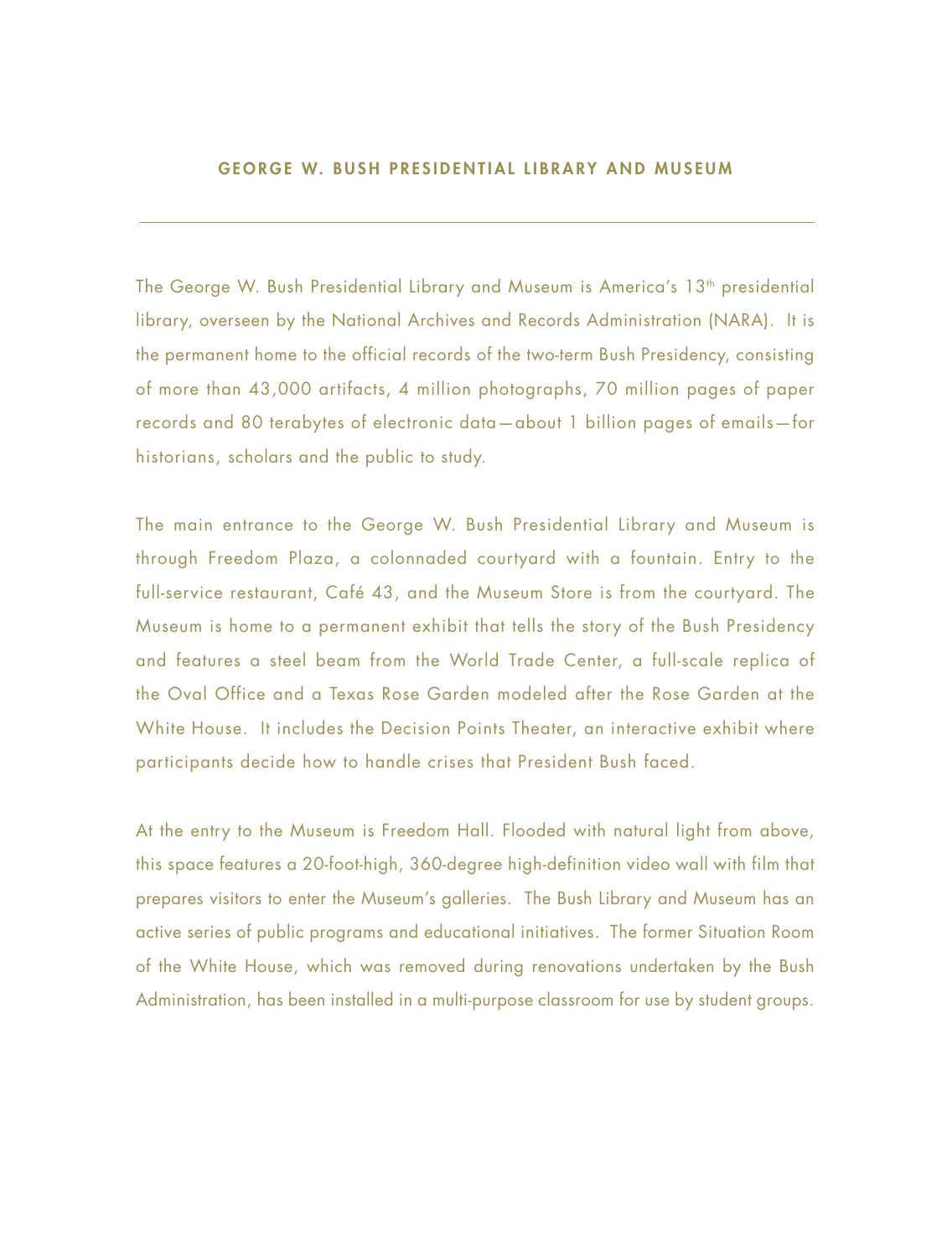The George W. Bush Institute, founded by President and Mrs. Bush in 2009, is a public policy center with the mission of advancing freedom by expanding opportunities for individuals at home and abroad. The work of the Institute is inspired by the principles that guided the Bushes in public life:

#### · FREEDOM IS A UNIVERSAL HUMAN DESIRE.

The Bush Institute supports freedom advocates and promotes the expansion of democracy as a path toward peace in the world.

#### · FREE ENTERPRISE IS THE ENGINE OF ECONOMIC PROSPERITY.

The Bush Institute's 4% Growth Project works to ensure a vibrant, growing private sector, providing opportunities for all Americans. Through high school debate, the project also teaches the benefits of free markets.

#### · EDUCATION IS THE FOUNDATION OF A SUCCESSFUL LIFE.

The Bush Institute seeks to improve the achievement of every student by strengthening school leadership; intervening in middle school to prevent failure in high school and holding teachers; administrators and public officials accountable for the education of young people.

#### · EVERY HUMAN LIFE IS PRECIOUS.

The Bush Institute's Global Health initiative provides cervical and breast cancer testing and treatment for women in the developing world so that they may live full, healthy lives.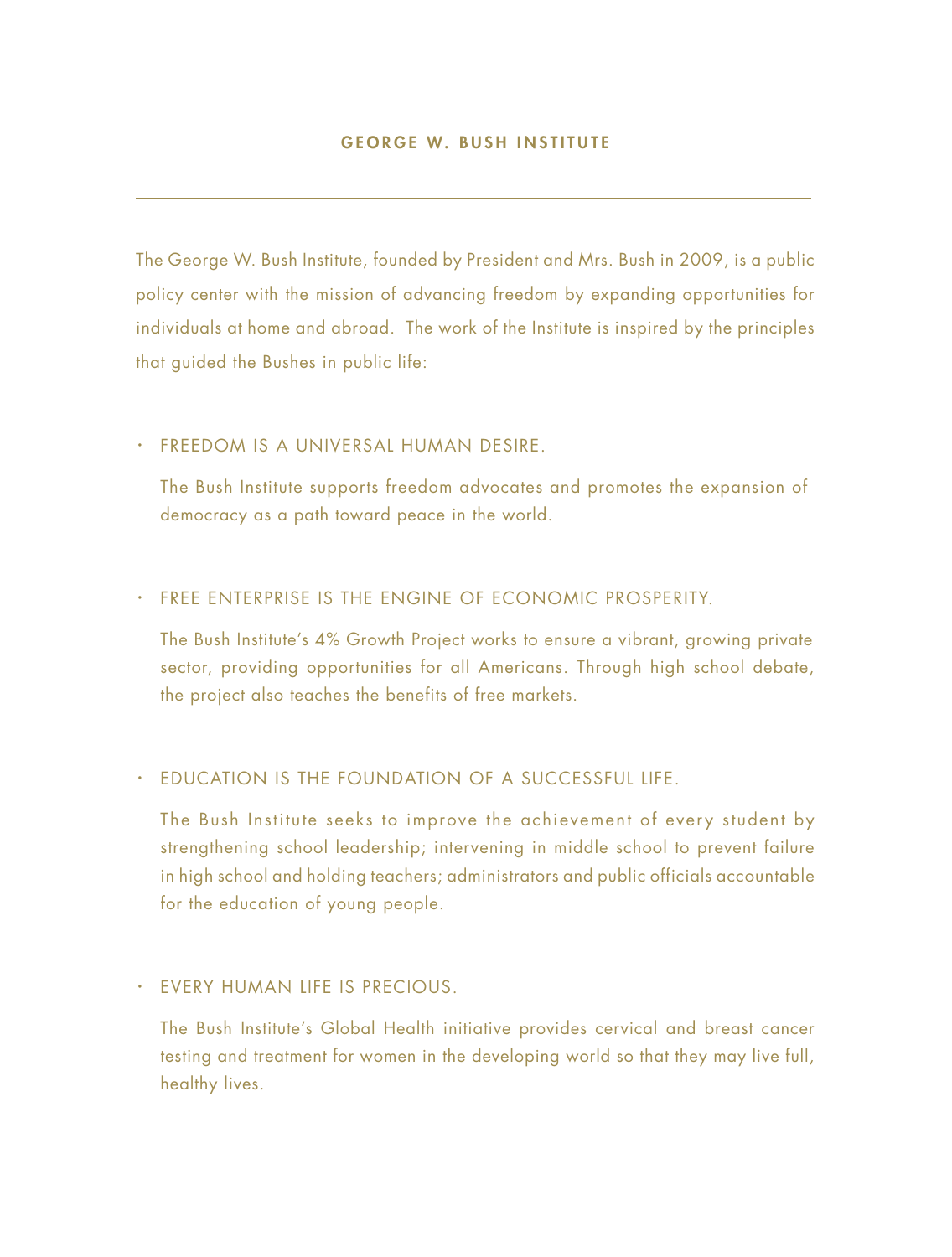## SOUTHERN METHODIST UNIVERSITY

The Bush Center is located on the picturesque campus of Southern Methodist University, a nationally ranked private university near the heart of Dallas. With its emphasis on small classes, leadership opportunities and international study, SMU is the ideal partner for the Bush Center. A vibrant and active addition to the campus community, the Bush Center engages students through class visits by President Bush and Mrs. Bush, internships and work study programs and opportunities to attend Bush Institute events. SMU faculty enrich the work of the Bush Institute by speaking at conferences, developing program curricula and conducting research.

The Bush Center is grateful for the leadership of SMU President R. Gerald Turner and the University's Board of Trustees, and for partnerships with SMU faculty and students.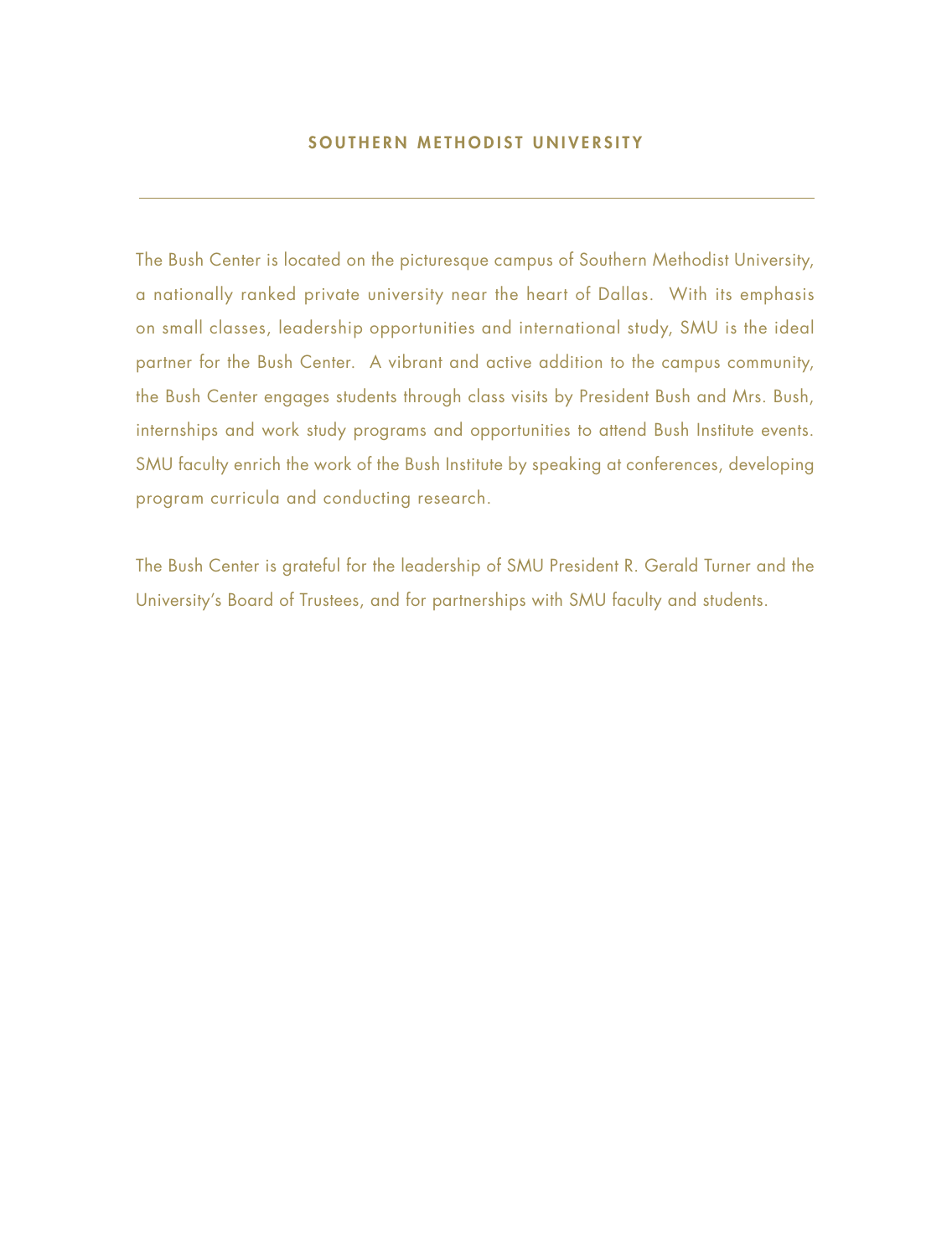#### LEADERSHIP

#### GEORGE W. BUSH FOUNDATION BOARD OF DIRECTORS

The Honorable Donald L. Evans, Chair Mr. Marvin P. Bush, Vice President and Treasurer The Honorable Harriet E. Miers, Secretary Mrs. Laura Bush Mr. Bradford M. Freeman The Honorable Ray L. Hunt The Honorable Jeanne L. Phillips, Dedication Chair The Honorable Mercer Reynolds The Honorable Margaret Spellings The Honorable Craig R. Stapleton Dr. R. Gerald Turner The Honorable Mark Langdale, President, George W. Bush Foundation

#### GEORGE W. BUSH INSTITUTE ADVISORY BOARD

The Honorable Condoleezza Rice, Chair The Honorable Jeb Bush The Honorable Ray L. Hunt The Honorable Edward P. Lazear Dr. Paul W. Ludden The Honorable Karl C. Rove The Honorable James K. Glassman, Founding Executive Director, George W. Bush Institute

#### GEORGE W. BUSH PRESIDENTIAL LIBRARY AND MUSEUM

Mr. Alan C. Lowe, Director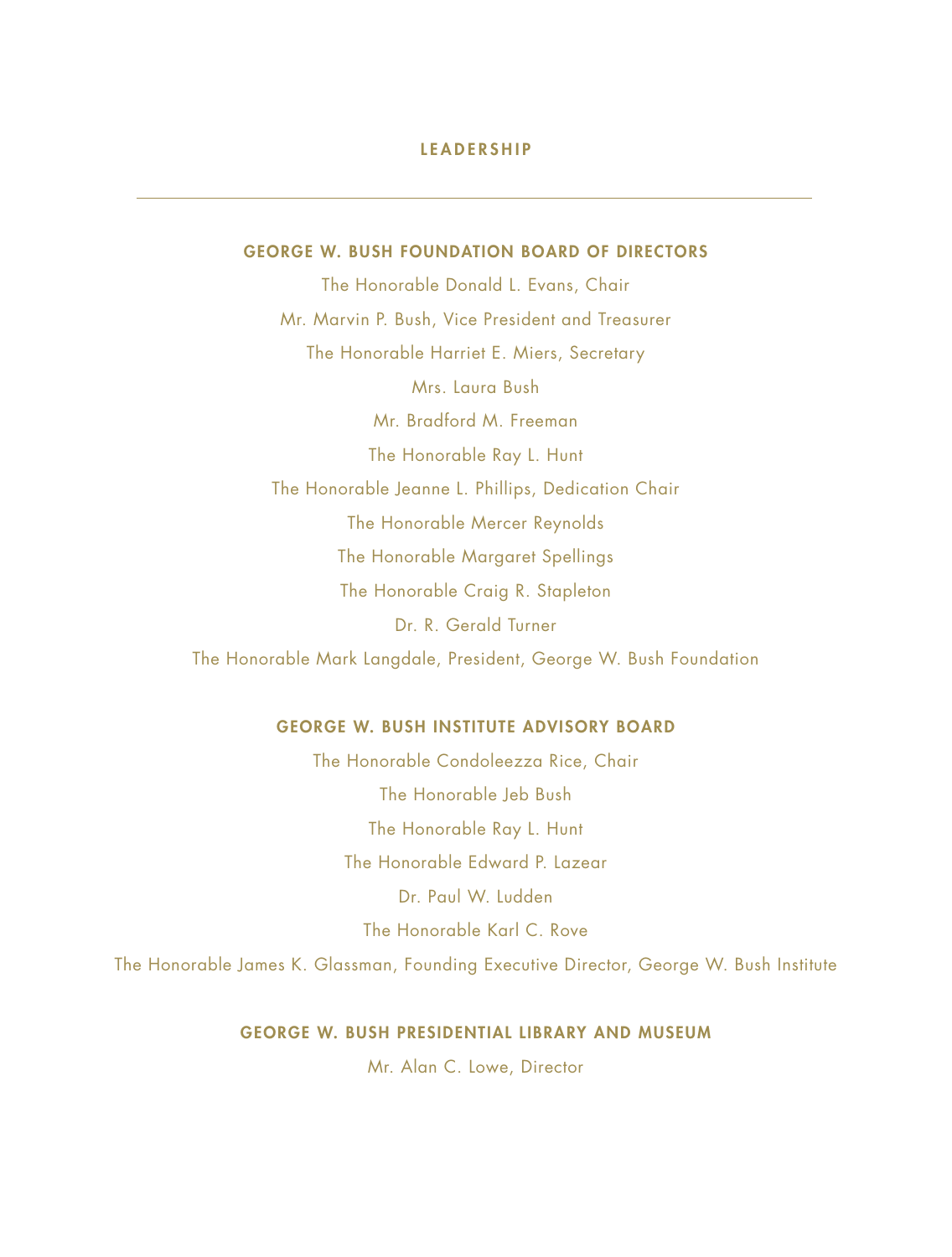We are grateful to the many people who have helped us arrive at this historic moment. The George W. Bush Presidential Center has been made possible by private contributions from more than 325,000 donors from all 50 states. Our vision for the Bush Center is a reality thanks to this generous support.

#### FINANCE STEERING COMMITTEE

Mrs. Ruth S. Altshuler The Honorable Donald L. Evans Mr. James B. Francis, Jr. Mr. Bradford M. Freeman The Honorable Ray L. Hunt Mr. John W. Johnson The Honorable Mark Langdale Mr. Frederick R. Meyer (deceased) Mr. John L. Oliver III The Honorable Jeanne L. Phillips The Honorable Mercer Reynolds Mr. Thomas A. Saunders III Mr. Dwight C. Schar The Honorable Melvin F. Sembler Dr. R. Gerald Turner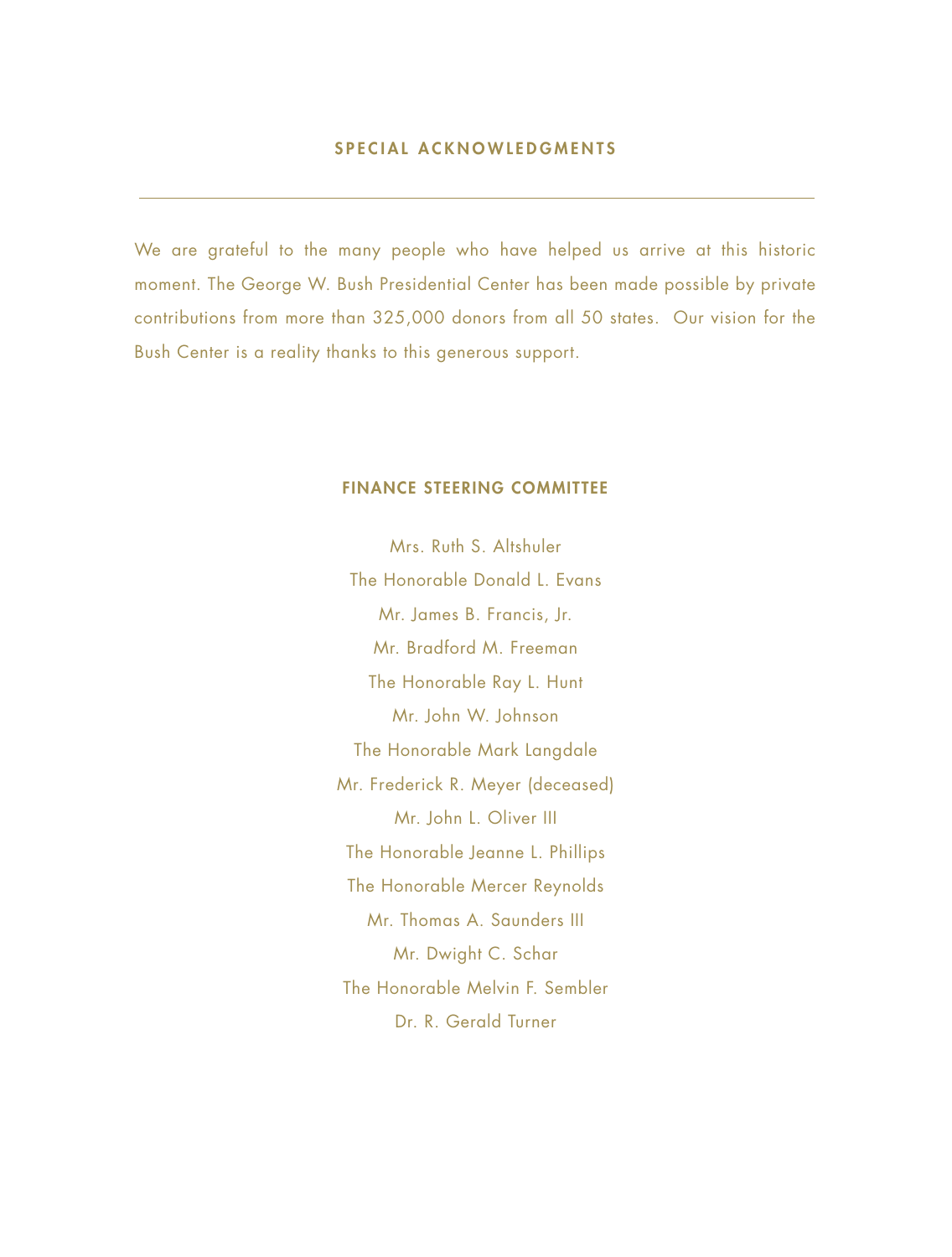#### NATIONAL FINANCE COMMITTEE

#### NATIONAL FINANCE COMMITTEE COORDINATING CO-CHAIRS

The Honorable Donald L. Evans The Honorable Ray L. Hunt

### WOMEN'S INITIATIVE FINANCE COMMITTEE CO-CHAIRS

Mrs. Ruth S. Altshuler Mrs. Sarah F. Perot The Honorable Jeanne L. Phillips

#### NATIONAL FINANCE COMMITTEE MEMBERS

The Honorable and Mrs. Duane W. Acklie Mr. and Mrs. Daniel J. Altobello The Honorable Catherine T. Bailey and Mr. Irv Bailey The Honorable Barbara M. Barrett and Dr. Craig R. Barrett Mrs. Becky Beach Mr. and Mrs. Robert S. Bennett The Honorable and Mrs. Stuart A. Bernstein Mr. and Mrs. Eric Bing Mr. and Mrs. Donald T. Bollinger The Honorable and Mrs. Rudolph E. Boschwitz Mr. and Mrs. Frank Bramon The Honorable and Mrs. Daniel H. Branch\* Ms. Robin Rosenzweig and Mr. Elliott Broidy The Honorable and Mrs. William A. Burck Mr. and Mrs. William H.T. Bush The Honorable and Mrs. William J. Cabaniss, Jr. Mr. and Mrs. Joseph C. Canizaro Mr. Arcadio Casillas The Honorable and Mrs. Peter R. Coneway The Honorable Frederick E. Cooper

Mr. and Mrs. Ben D. Crenshaw Mr. and Mrs. Harlan R. Crow\* The Honorable Aldona Z. Wos and Mr. Louis DeJoy The Honorable Nancy S. Dwight and The Honorable Donald R. Dwight Mr. and Mrs. John R. Egan The Honorable Barbara Everist and Mr. Thomas S. Everist Ms. Elizabeth M. Fago\* The Honorable and Mrs. William S. Farish Dr. and Mrs. C. Edward Floyd The Honorable Leslie Fahrenkopf Foley and The Honorable Thomas C. Foley The Honorable and Mrs. Russell F. Freeman Mr. and Mrs. Charles Gallagher The Honorable and Mrs. Joseph B. Gildenhorn The Honorable and Mrs. David F. Girard-diCarlo The Honorable and Mrs. Charles L. Glazer Mr. and Mrs. William H. Goodwin, Jr. Mr. and Mrs. Robert T. Grand The Honorable and Mrs. William P. Graves Mr. and Mrs. Arthur Hackney Mr. and Mrs. Jon D. Hammes Mr. and Mrs. David W. Hanna Mr. and Mrs. James H. Harless Mr. and Mrs. John M. Harpootian Mr. and Mrs. Bill G. Hartley Mr. and Mrs. James A. Haslam II The Honorable Patricia Herbold and Dr. Robert J. Herbold Mr. and Mrs. H. Tevis Herd Mr. and Mrs. Dalton Hermes Mr. and Mrs. James P. Hickey, Sr. The Honorable and Mrs. J. French Hill The Honorable and Mrs. Allan B. Hubbard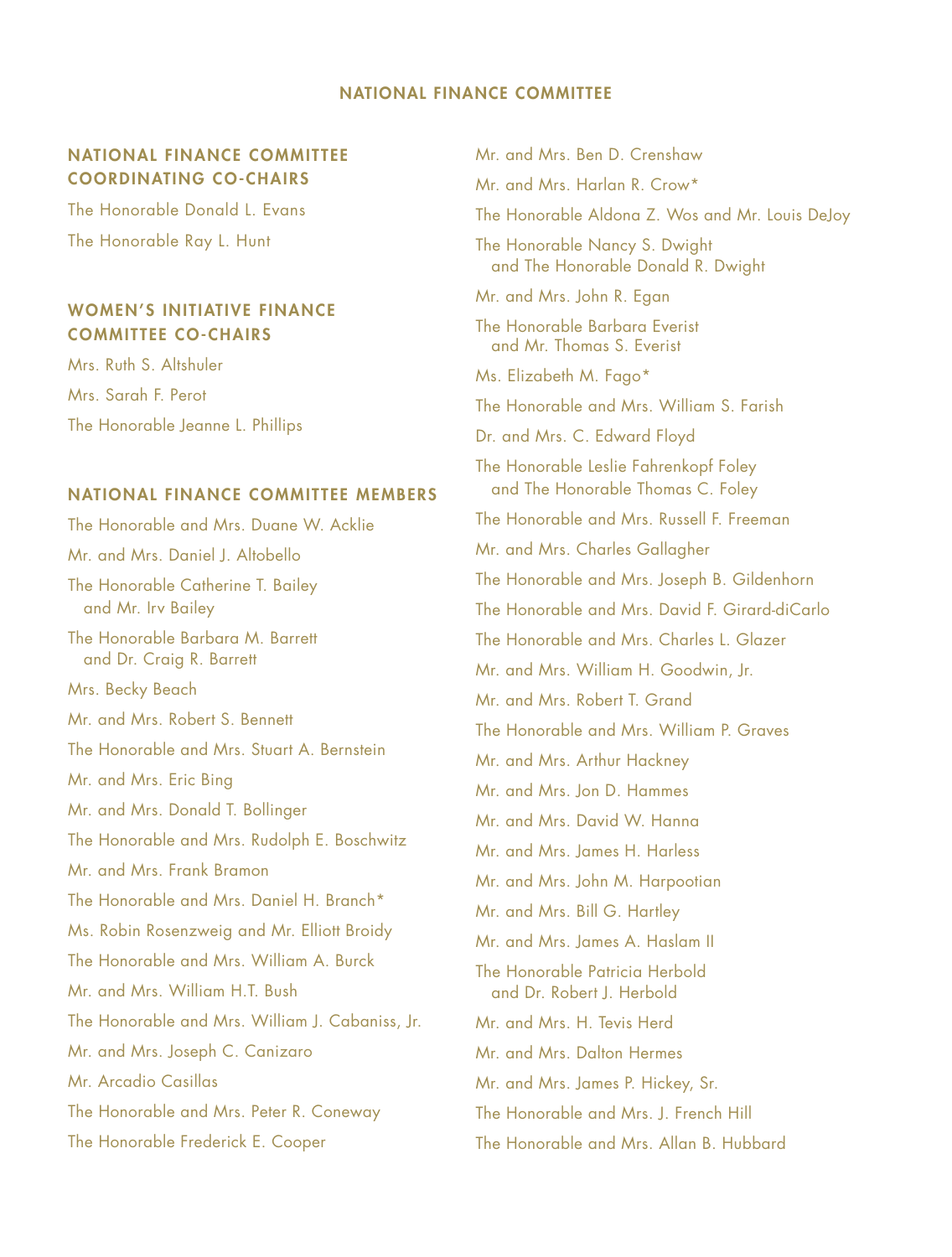#### NATIONAL FINANCE COMMITTEE

Mr. and Mrs. James R. Huffines\* Mr. and Mrs. Richard E. Hug Mr. and Mrs. Woody L. Hunt The Honorable Brenda LaGrange Johnson and Mr. J. Howard Johnson\* Mr. and Mrs. Jerry W. Jones\* Mr. and Mrs. Jerry Kane Mr. and Mrs. Dee J. Kelly The Honorable and Mrs. James C. Kenny Mr. Gary Kirke Mr. and Mrs. C. Michael Kojaian The Honorable and Mrs. James C. Langdon, Jr. Mr. and Mrs. Fred W. Lazenby Mr. and Mrs. Ronald C. Lazof\* Ms. Nancy Loeffler Mr. and Mrs. Paul B. Loyd, Jr.\* Mr. and Mrs. James E. MacDougald The Honorable and Mrs. Robert D. McCallum, Jr. Mr. and Mrs. David B. Miller\* Mr. and Mrs. Charles B. Moncrief Mr. and Mrs. John L. Nau III Mr. and Mrs. William C. Nixon Mr. and Mrs. Joseph J. O'Donnell Mr. and Mrs. Joseph I. O'Neill III Mr. and Mrs. C. Patrick Oles, Jr. The Honorable Mary M. Ourisman and Mr. Mandell J. Ourisman The Honorable John N. Palmer, Sr. Mr. and Mrs. Robert R. Parsons\* Mr. and Mrs. Thomas A. Petrie The Honorable and Mrs. Stanley D. Phillips Mr. and Mrs. Willard L. Phillips, Jr. Mr. and Mrs. J. Bryan Pickens The Honorable and Mrs. John Price Mr. and Mrs. Richard Price

The Honorable and Mrs. Marc F. Racicot The Honorable and Mrs. Thomas D. Rath Mr. and Mrs. James M. Reynolds Dr. and Mrs. Michael Richards The Honorable and Mrs. Thomas J. Ridge The Honorable and Mrs. Willard M. Romney The Honorable and Mrs. Lawrence F. Rooney III The Honorable and Mrs. Robert Royall Mr. and Mrs. Larry Ruvo The Honorable Sunny Scribante and The Honorable A.J. Scribante Mr. and Mrs. Carl Sewell, Jr.\* The Honorable Faryar Shirzad Ms. Katherine Durant and Mr. Gordon D. Sondland Mr. and Mrs. Stephen P. Spenlinhauer The Honorable and Mrs. Craig R. Stapleton The Honorable and Mrs. Charles J. Swindells The Honorable and Mrs. Eric J. Tanenblatt The Honorable and Mrs. Nicholas F. Taubman\* The Honorable and Mrs. Travis O. Thompson The Honorable and Mrs. Warren W. Tichenor The Honorable and Mrs. William R. Timken, Jr.\* Mr. and Mrs. Diemer True The Honorable and Mrs. Rodolphe M. Vallee The Honorable and Mrs. George Herbert Walker III Mrs. Carol Wallace\* Mr. and Mrs. James B. Wallace Mr. and Mrs. Llewellyn O. Ward III Mr. Richard Ware II Mr. and Mrs. Ray W. Washburne\* Mr. and Mrs. Gary G. White The Honorable and Mrs. Benson K. Whitney Dr. Kitty Harris-Wilkes and Mr. Morris Wilkes\* The Honorable and Mrs. J. Roger Williams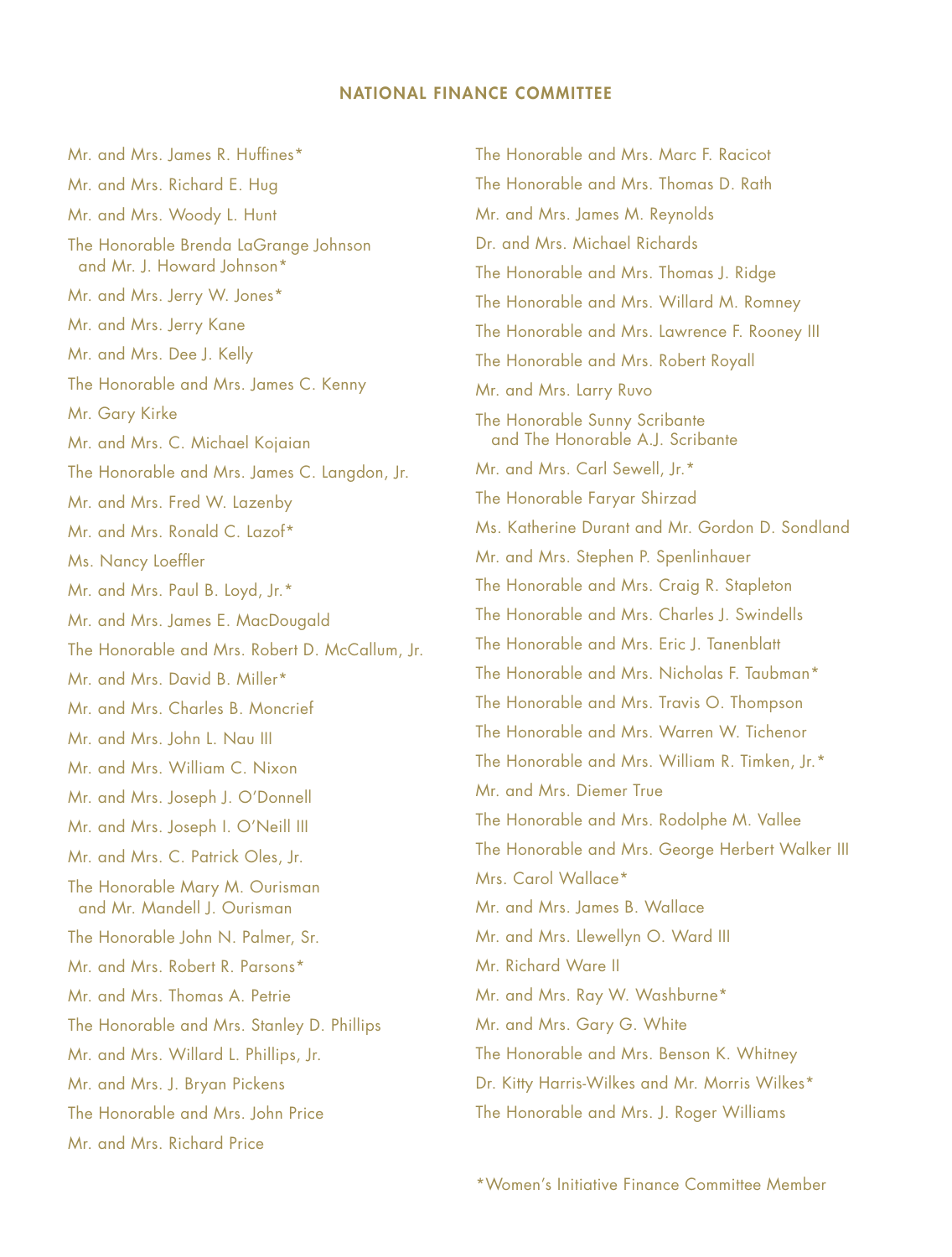#### DESIGN AND CONSTRUCTION

#### DESIGN COMMITTEE

Mrs. Laura Bush, Chair Mr. Roland W. Betts The Honorable Mark Langdale Mrs. Deedie Rose Mr. Witold Rybczynski Mr. Sidney J. Sanders Dr. R. Gerald Turner

#### **ARCHITECTS**

Robert A.M. Stern Architects New York, New York

## LANDSCAPE ARCHITECTS

Michael Van Valkenburgh Associates, Inc. Cambridge, Massachusetts

#### GENERAL CONTRACTOR

Manhattan Construction Group Dallas, Texas

#### EXHIBIT DESIGN

Cortina Productions, Inc. McLean, Virginia

Design and Production, Inc. Lorton, Virginia

> Niles Creative Group New York, New York

The PRD Group Ltd. Chantilly, Virginia

## PROJECT MANAGEMENT

Peter Edward Arendt, LLC Fort Worth, Texas